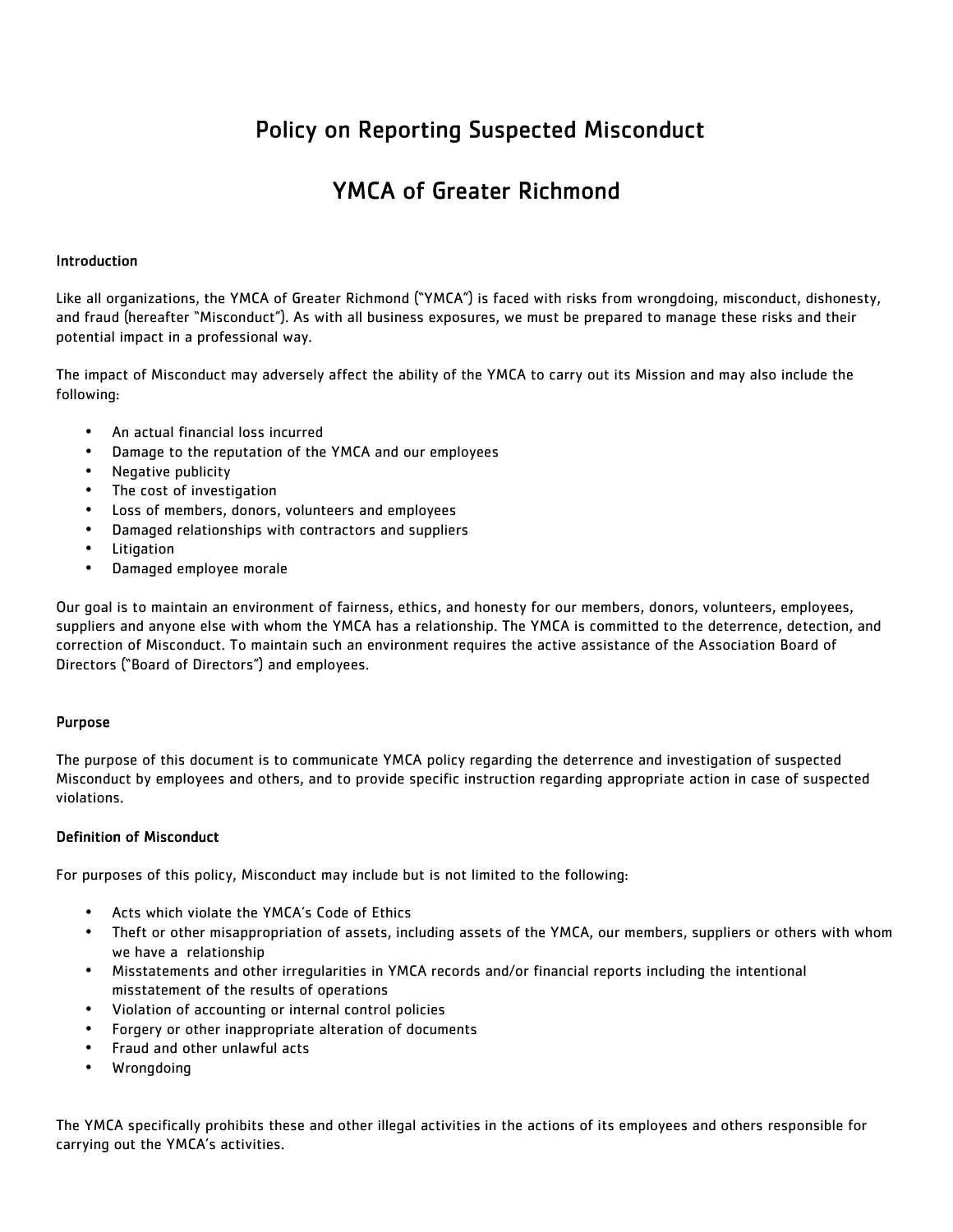## Responsibilities

Each employee is responsible for bringing to the YMCA's attention, in the manner described below, any circumstances that the individual believes constitutes an act of Misconduct, including any apparent or suspected violations involving the YMCA's financial reports, accounting, or internal control policies and procedures. Failure by an employee to discharge this responsibility may be considered as serious as the violation itself.

Members of the Board of Directors are expected to report suspected Misconduct in the manner described below.

Any retaliation against any employee or other reporting individual because that individual, in good faith, reported a violation is strictly forbidden.

To facilitate reporting of suspected violations, especially in those situations where the reporting individual wishes to remain anonymous, the YMCA has established a hotline for employees which may be accessed as follows:

Telephone: 1-888-340-2420

Internet: www.ethicspoint.com

NOTE: This hotline is managed and staffed by a third party service provider which is not associated with the YMCA of Greater Richmond. Any individual utilizing this hotline to provide information regarding Misconduct HAS THE OPTION TO REMAIN ANONYMOUS. If an employee wishes to provide their name so that the YMCA can follow up with the individual, the YMCA will maintain confidentiality to the extent possible.

Information regarding suspected violations may also be reported by employees or Board Members orally or in writing in any manner as follows:

- Contacting YMCA Executive Management
- Employees may contact their supervisor
- Email: ethics@ymcarichmond.org
- Mail: YMCA of Greater Richmond

 2 W. Franklin Street Richmond, VA 23220 ATTENTION: Jan Klenke Vice President of Human Resources & Leadership Development

Suspected violations will be reported to the Vice President of Human Resources & Leadership Development and who will determine the appropriate course of action, which generally will include a prompt investigation of the reported matter. All matters will also be reported to the Audit Committee, including the results of the investigation and related actions taken. Frivolous complaints, unrelated to suspected Misconduct as defined above, are not an appropriate use of the hotline. Likewise, non-specific, broad allegations cannot be acted upon. As a result, an individual making a good faith complaint must provide as much detail as is available. Further, nothing in this policy abrogates the YMCA's discrimination and/or anti-harassment complaint procedures which remain in full effect and should be followed if someone believes they have been the victim of, or have witnessed, discrimination or harassment.

Any apparent or suspected violation by a member of the Board of Directors or Executive Management received via the YMCA's independent, hotline service will also be reported directly to the Chairman of the Audit Committee and the President & Chief Executive Officer (CEO). Any such violations otherwise coming to the attention of the Vice President of Human Resources & Leadership Development will also be reported immediately to the Chairman of the Audit Committee and CEO. YMCA representatives are expected to cooperate fully with investigations of Misconduct and can do so without fear of retaliation. Upon determination that a violation has occurred, appropriate action will be taken including disciplinary action, up to and including dismissal, where appropriate, referral to law enforcement agencies when warranted by the facts, and the recovery of assets.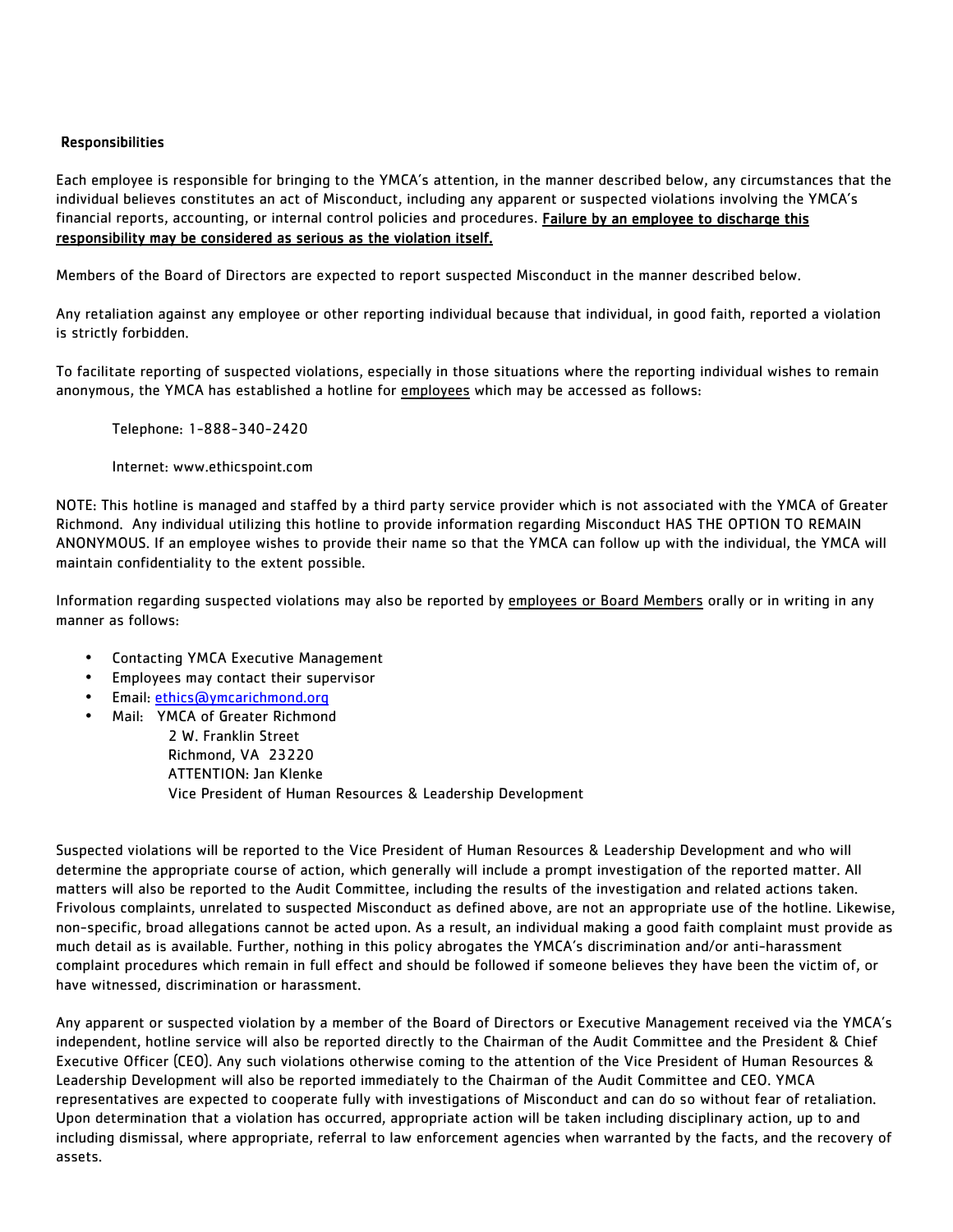# Additional Responsibilities of Supervisors

Supervisors, when made aware of such potential acts by subordinates, must immediately report such acts to the Vice President of Human Resources & Leadership Development. Due to the important yet sensitive nature of the suspected violations, effective professional follow-up is critical. Supervisors, while appropriately concerned about "getting to the bottom" of such issues, should not, under any circumstances, perform any investigative or other follow up steps on their own. All relevant matters, including suspected but unproved matters, should be referred immediately to the Vice President of Human Resources & Leadership Development.

All employees have a responsibility to report suspected violations. However, employees with supervisory responsibilities at any level have additional deterrence and detection duties. Specifically, personnel with supervisory or review responsibilities have three additional responsibilities.

- First, you must become aware of what can go wrong in your area of authority.
- Second, you must put into place and maintain effective monitoring, review, and control procedures designed to prevent acts of wrongdoing.
- Third, you must put into place and maintain effective monitoring, review, and control procedures designed to detect acts of wrongdoing promptly should prevention efforts fail.

Authority to carry out these three additional responsibilities is often delegated to subordinates. However, accountability for their effectiveness cannot be delegated and will remain with supervisors.

Assistance in effectively carrying out these additional responsibilities is available upon request through the Vice President of Human Resources & Leadership Development or Controller.

# Responsibility and Authority for Follow-Up and Investigation

The Vice President of Human Resources & Leadership Development has the primary responsibility for all investigations involving the YMCA and may engage the assistance of others in conducting the investigation. Properly designated members of the investigative team will have:

- Free and unrestricted access to all YMCA records and premises.
- The authority to examine, copy and/or remove all or any portion of the contents of files, desks, cabinets and other storage facilities (whether in electronic or other form) without the prior knowledge or consent of any individual who might use or have custody of any such items or facilities when it is within the scope of investigative or related followup procedures.

All investigations of alleged wrongdoing will be conducted in accordance with applicable laws and YMCA procedures.

## Reported Incident Follow-Up Procedure

Care must be taken in the follow-up of suspected Misconduct to avoid acting on incorrect or unsupported allegations, and to avoid making statements which could adversely affect the YMCA, an employee, or other parties.

Accordingly, the general procedures for follow-up and investigation of reported incidents are as follows:

- 1. Employees and others must immediately report all factual details of suspected violations.
- 2. The Vice President of Human Resources & Leadership Development has the responsibility for follow-up and, if appropriate, investigation of all reported incidents.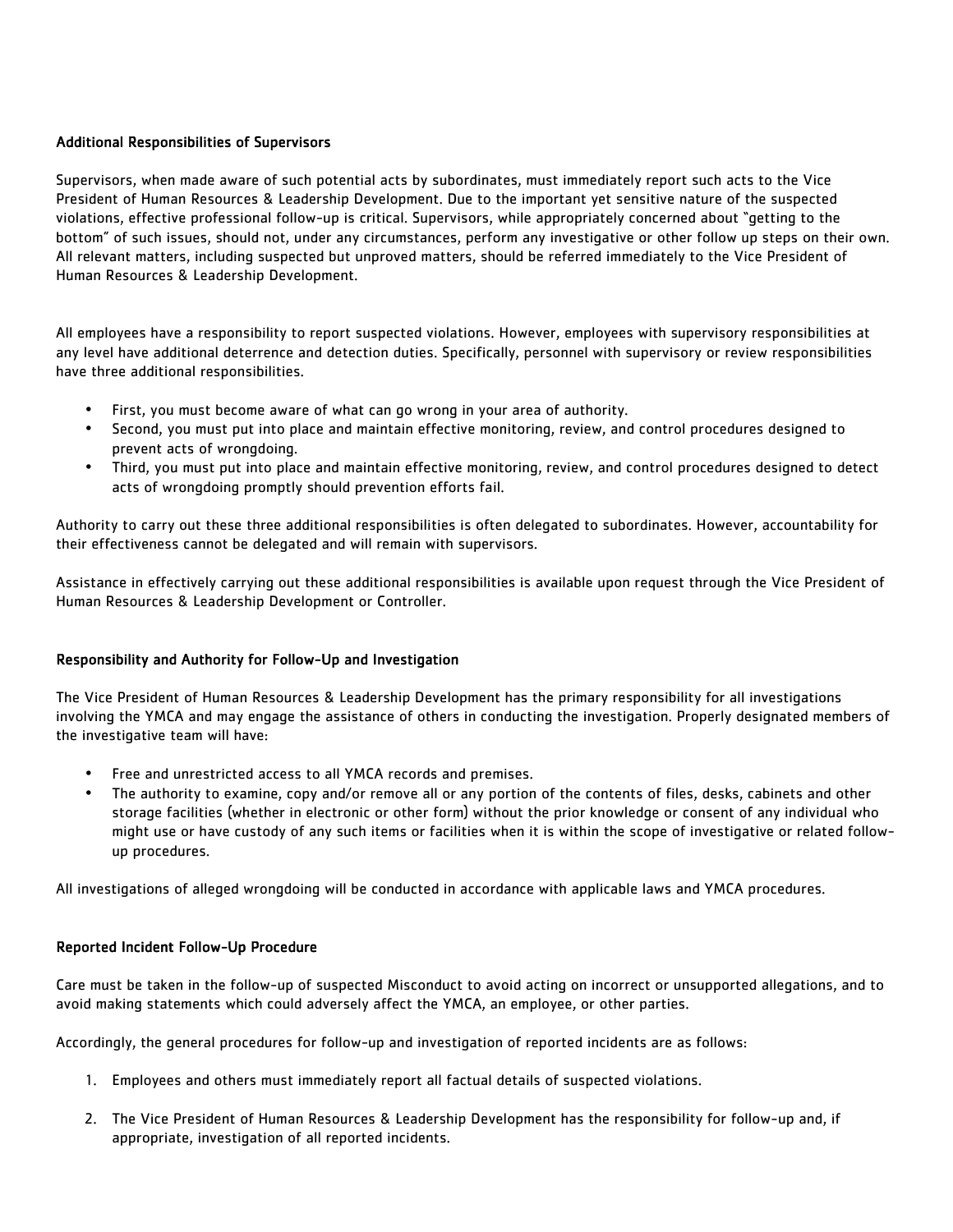- 3. All records related to the reported incident will be retained.
- 4. Do not communicate with the suspected individuals or organizations about the matter under investigation, unless authorized by the Vice President of Human Resources & Leadership Development.
- 5. If the matter involves a member of the Board of Directors or Executive Management, the Chairman of the Audit Committee and CEO will be informed immediately.
- 6. All inquiries from an attorney or any other contacts from outside of the YMCA, including those from the law enforcement agencies or from the employee under investigation, should be referred to the Vice President of Human Resources & Leadership Development immediately.
- 7. All reported matters will be reported to the Audit Committee, including the results of the investigation and related actions taken.

Investigative or other follow-up activity will be carried out without regard to the suspected individual's position, level, or relationship with the YMCA.

# Affirmation of Policy on Reporting Suspected Misconduct

Employees and members of the Board of Directors, upon beginning employment or service to the YMCA, will be issued a copy of this Policy and will be required to acknowledge, in writing, the acceptance of its terms as a condition of employment or service to the YMCA. Annually, full-time employees and members of the Board of Directors will be required to reaffirm, in writing, their commitment to the Policy. Other volunteers (upon beginning of service to the YMCA and thereafter annually) and part-time staff (annually) will be notified of the existence of the Policy, how it may be accessed, and the importance of their commitment to the Policy.

## Questions or Clarifications Related to This Policy

All questions or other clarifications of this policy should be addressed to the YMCA's Vice President of Human Resources & Leadership Development.

Approvals: Audit Committee – April 16, 2008

Board of Directors - April 24, 2008